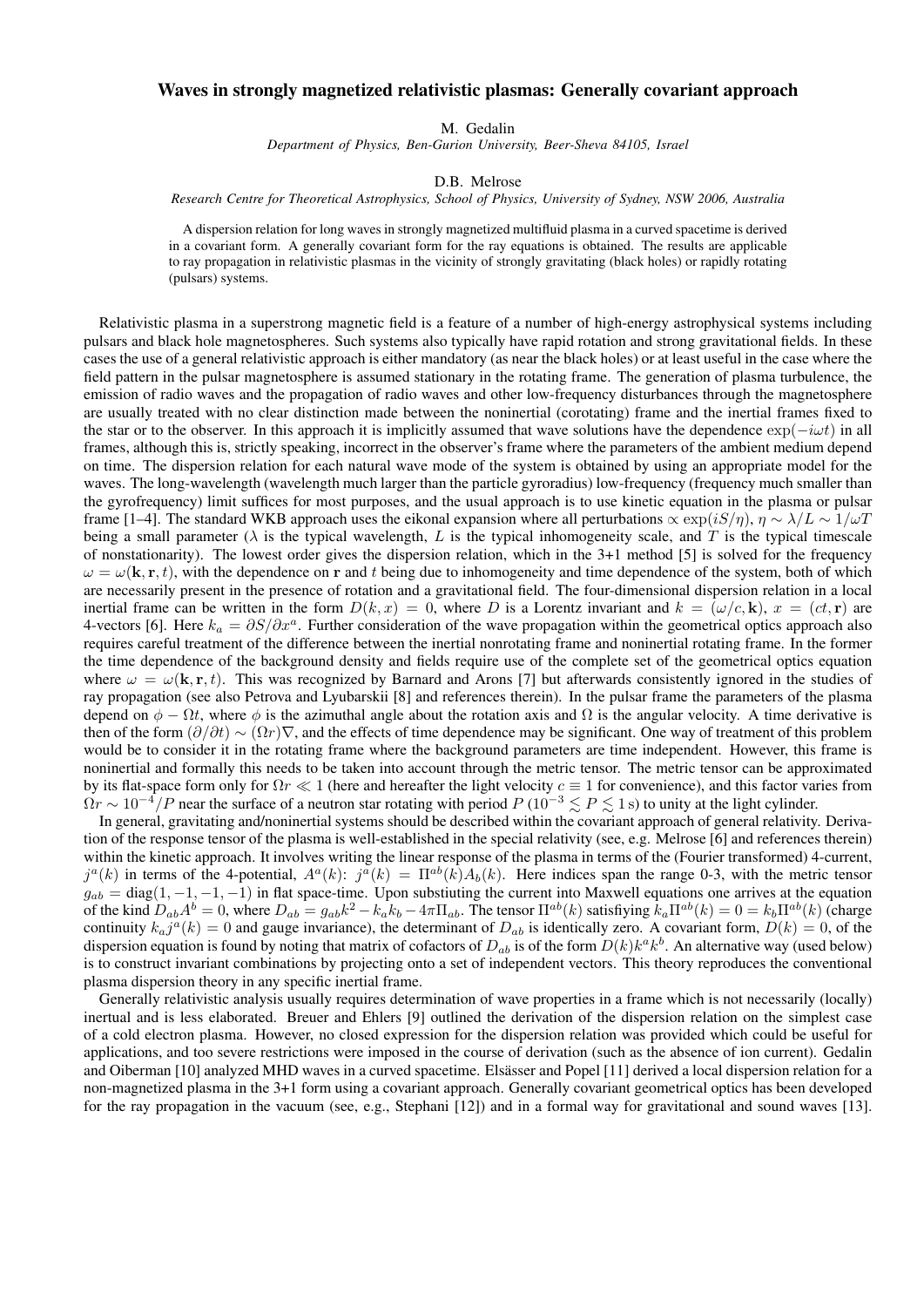In the present paper we present a concise derivation of the dispersion relation for a strongly magnetized multifluid plasma and a general relativistic formalism for the geometric optics treatment of the propagation of waves in an arbitrary medium, with a particular application to rapidly rotating systems.

We start with the decomposition of the Maxwell tensor. Let  $U^a$  be a global unit time-like vector (4-velocity):  $U^a U_a = 1$ . Then one can split  $F^{ab}$  for the background system into the electric and magnetic fields as follows [10]:

$$
E^a = F^{ab}U_b, \quad B^a = \epsilon^{abcd}F_{bc}U_d,\tag{1}
$$

$$
F^{ab} = (E^a U^b - E^b U^a) + \frac{1}{2} \epsilon^{abcd} (U_c B_d - U_d B_c),
$$
\n(2)

where  $\epsilon_{abcd}$  is the completely antisymmetric tensor,  $\epsilon_{0123} = \sqrt{|g|}$ . We call the plasma magnetized if there exists  $U^a$  such that  $E^a \equiv 0$ . This condition may be fulfilled only in part of the space. It is worth mentioning that, in general,  $U^a$  does not have to coincide with the plasma velocity (cf. Breuer and Ehlers [9], Gedalin and Oiberman [10]). For convenience we define the unit vector  $b^a = B^a / \sqrt{-B^a B_a}$  with  $b^a b_a = -1$ .

Dispersion theory in a multifluid plasma hydrodynamics model can be treated in the following generally covariant manner. The equations for the plasma dynamics are

$$
(n_s u_s^a)_{;a} = 0, \qquad T_{s,b}^{ab} = q_s n_s u_{sb} F^{ab}, \tag{3}
$$

$$
\epsilon^{dabc} F_{ab,c} = 0, \qquad F_{;b}^{ab} = -4\pi j^a,\tag{4}
$$

$$
j^a = \sum_s q_s n_s u_s^a,\tag{5}
$$

where s denotes plasma species and semicolon stands for the covariant derivative. The energy-momentum tensor of an ideal fluid is  $T^{ab} = (e+p)u^a u^b - pg^{ab}$ . The set (3)-(5) should be completed with the equation of state. In what follows we assume the adiabatic state equation with  $p = p(n)$  and  $de = ((e + p)/n)dn$ .

The above equations describe global plasma flow (wind, accretion flow) as well as waves. Let the waves be described in terms of perturbed quantities  $\delta n$ ,  $\delta u^a$ ,  $\delta F^{ab}$ . In what follows we consider the perturbations in the WKB limit, that is, the wavelength is assumed to be mush smaller than the typical length of the inhomogeneity, including variations of the metric tensor  $g_{ab}$ . Thus in the equations for perturbations, covariant derivatives can be replaced by ordinary partial derivatives.

Using the usual WKB technique we assume that all variables  $\propto \exp(iS/\eta)$  with  $S_{,a} \equiv k_a, k^b k_{a,b} \ll k_a$ , and the presence of the small parameter  $\eta \ll 1$  ensures the usual eikonal expansion. Then the equations for the perturbations take the following form in the lowest order (we omit subscript s for convenience):

$$
k_a(\delta nu^a + n\delta u^a) = 0,\t\t(6)
$$

$$
ik_b \delta T^{ab} = qn(\delta u_b F^{ab} + u_b \delta F^{ab})
$$
\n<sup>(7)</sup>

$$
+ q \delta n u_b F^{ab}, \tag{8}
$$

$$
\delta T^{ab} = \left(\frac{e+p}{n} + c^2\right) \delta n u^a u^b + (e+p)(u^a \delta u^b + u^b \delta u^a) - c^2 \delta n g^{ab},\tag{9}
$$

where  $c^2 = dp/dn$  and  $\delta u_a \cdot u^a = 0$ . It is worth noting that the transition to ordinary derivatives, that is, neglection of the affinity (Cristoffel symbols) in the lower order is mandatory for the WKB approximation. The affinity enters in the higher order equations for ray propagation (see below). The system (6)-(9) with the corresponding Maxwell equations for the field perturbation can be solved in the general case. Here we are interested in the strong magnetic field approximation where one can formally put  $B^2 = -B_a B^a \to \infty$ . In this case the analysis greatly simplifies. One has  $u_b F^{ab} = \delta u_b F^{ab} = 0$  and it is easy to show that one can write

$$
u^a = \gamma (U^a + v b^a), \quad \delta u^a = \delta u (v U^a + b^a), \tag{10}
$$

where  $v = u/\gamma$  and  $\gamma^2 = 1 + u^2$ . Strong magnetization often means plasma anisotropy,  $p_{\perp} \neq p_{\parallel}$ , where  $\perp$  and  $\parallel$  refer to the magnetic field direction. In pulsar magnetospheres  $p_{\perp} = 0$ . It can be shown [10] that in this case  $T^{ab} = \epsilon u^a u^b + p_{\parallel} b^a b^b$ , and  $c^2 = dp_{\parallel}/dn$ . Equation (6) immediately gives

$$
\delta n = -\frac{n(Wv - K_{\parallel})}{\gamma(W - K_{\parallel}v)} \delta u,\tag{11}
$$

where we introduced the notation  $W = k_a U^a$ ,  $K_{\parallel} = -k_a b^a$ . It is clear that W and  $K_{\parallel}$  are the frequency and parallel component of the wavevector (with respect to the magnetic field) in the locally inertial frame defined by the velocity  $U^a$ . Substituting Eq. (11) into (9) and further into (8), one gets after multiplication by  $U_a$ 

$$
\delta u = -\frac{i q (W - K_{\parallel} v)}{n [\mu (W - K_{\parallel} v)^2 - c^2 (W v - K_{\parallel})^2]} (U_a b_b \delta F^{ab}),\tag{12}
$$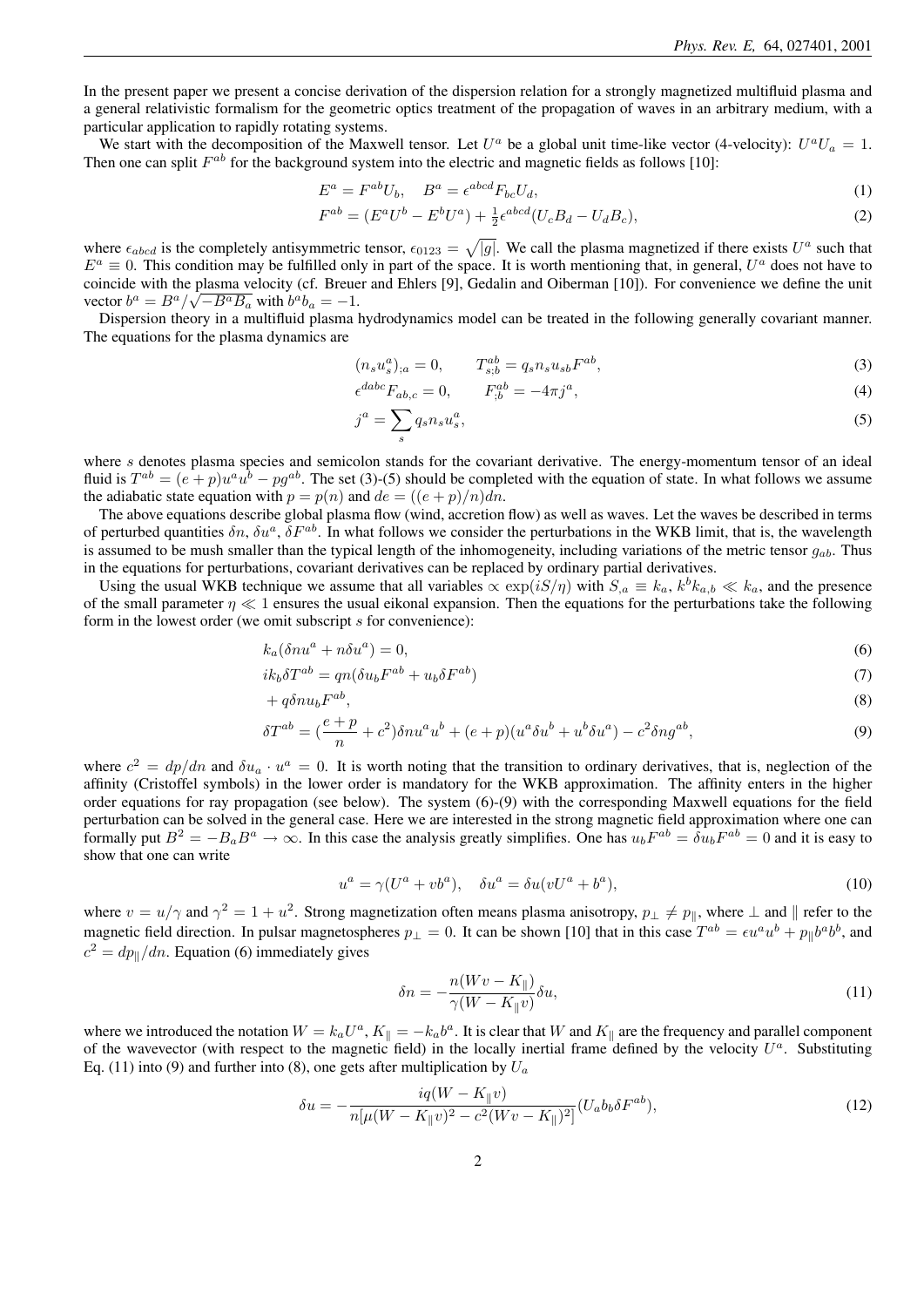where  $\mu = (\epsilon + p)/n$ . The obtained  $\delta n$  and  $\delta u$  should be used for the current calculation:  $\delta j^a = \sum_s q(\delta n_s u_s^a + n_s \delta u_s^a)$ . We introduce the 4-vector potential  $A^a$  such that  $\delta F^{ab} = i(k^a A^b - k^b A^a)$  and apply the Lorentz gauge  $k_a A^a = 0$ . Further calculations are straightforward and after some not lengthy algebra give the dispersion relation

$$
D(k) = k_a k^a - (W^2 - K_{\parallel}^2) \sum_s \frac{4\pi q_s^2 n_s}{\gamma_s^2 [\mu_s (W - K_{\parallel} v_s)^2 - c_s^2 (W v_s - K_{\parallel})^2]} = 0,
$$
\n(13)

for wave polarized in the  $U_a - b_a$  plane:  $U_aA^a \neq 0$ ,  $b_aA^a \neq 0$ . The other dispersion relation,  $k_a k^a = 0$ , describes vacuum-like waves polarized so that  $U_aA^a = b_aA^a = 0$ . The dispersion relation (13) looks exactly as the dispersion relation in the flat space with the substitution  $\omega \to W$ ,  $k_{\parallel} \to K_{\parallel}$ . The metrics  $g_{ab}$  is hidden in the definition of W and  $K_{\parallel}$ .

We proceed further to the derivation of general relativistic equations for ray propagation given the dispersion equation in the form  $D(k, x)$ , where the dependence on x includes the (noninertial) effects of rotation. To this end let us represent a wave packet in the form (see, e.g., Bernstein and Friedland [15]):

$$
A_b = \int \bar{A}_b(k) \exp(ik_b x^b) \sqrt{|g|} d^4k,
$$
\n(14)

where  $k_b$  should satisfy the dispersion relation  $D(k, x) = 0$ . Let us assume that  $\overline{A}_b$  has a sharp maximum at  $k = k_0$ . Then (14) can be written as follows:  $A_b = \exp(ik_{0a}x^a) \int \overline{A}_b(q) \exp(iq_a x^a) \sqrt{|g|} d^4q$ , where  $q = k - k_0$  is small. Along the ray  $x^a = x^a(\lambda)$  the phase  $q_a x^a$  should be stationary, so that the equation for the propagation of the maximum is obtained by differentiating the phase with respect to the affine parameter  $\lambda$  and equating to zero, which gives  $q_a(dx^a/d\lambda) = 0$ . On the other hand, expanding the dispersion relation near  $k_{0a}$  one has  $q_a(\partial D/\partial k_a) = 0$ . Since  $q_a$  is arbitrary one finds

$$
\frac{dx^a}{d\lambda} = \frac{\partial D}{\partial k_a},\tag{15}
$$

where we used the freedom in the choice of the multiplier for the affine parameter. Using  $dD/d\lambda = 0$  along the ray one has  $(\partial D/\partial k_a)(dk_a/d\lambda) + (\partial D/\partial x^a)(dx^a/d\lambda) = 0$ . After substituting (15) we arrive at the second equation for the ray propagation in the following form:

$$
\frac{dk_a}{d\lambda} = -\frac{\partial D}{\partial x^a}.\tag{16}
$$

Affinity (Cristoffel symbols) enters Eq. (16) implcitly via partial derivatives of the terms containing metrics  $g_{ab}$ . Eq. (16) reproduces the ray equation in vacuum  $k_b k_{;b}^a = 0$  for  $D = g^{ab} k_a k_b$ . Equations (15) and (16) are the generally covariant generalization of the well-known equations for geometrical optics in a dispersive medium with spatial and temporal inhomogeneity [15]. Similar equations were given by Breuer and Ehlers [9] and Ehlers and Prasanna [13] using Hamiltonian interpretation of  $D(k, x)$ . The above derivation shows in the most transparent way the relation of the ray equations to the propagation of wave packets. For the functional form of  $D$  given in (13) one has:

$$
\frac{dx^a}{d\lambda} = 2k_a + \frac{\partial D}{\partial W}U^a - \frac{\partial D}{\partial K_{\parallel}}b^a,\tag{17}
$$

$$
\frac{dk^a}{d\lambda} = -D_{,a} - \frac{\partial D}{\partial W} k_c U^c_{,a} + \frac{\partial D}{\partial K_{\parallel}} k_c b^c_{,a},\tag{18}
$$

where  $D_{a} = \partial D/\partial x^{a}$  with W and K<sub>||</sub> constant. In (18) the first term describes the effects of the plasma parameters inhomogeneity, the second term is due to the noninertiality of the frame (it vanishes in the nonrotating observer's frame) or spacetime curvature, and the last term is due to the change in the orientation of the magnetic field.

The polarization vector of the wave is determined by the local wave dispersion theory at each point along the ray. Equations for the wave amplitude transport are obtained by expanding the amplitudes  $\delta n$ ,  $\delta u$ ,  $A^a$ , and the eikonal S in powers of the small parameter  $\eta$  (see, e.g., Breuer and Ehlers [9], Bernstein and Friedland [15]). We do not give them here.

One important example of a system where the above formalism may be applied is a pulsar magnetosphere. Let  $t, r, \phi, z$  be the cylindrical coordinates in the rotating (pulsar) frame, and  $t', r', \phi', z'$  be the corresponding coordinates in the nonrotating (observer's) frame. The coordinate transformation is:  $t' = t$ ,  $r' = r$ ,  $z' = z$ , and  $\phi' = \phi + \Omega t$ . The corresponding metric tensor in the (noninertial) pulsar frame is [14]:  $g_{tt} = (1 - \Omega^2 r^2)$ ,  $g_{t\phi} = -\Omega r^2$ ,  $g_{\phi\phi} = -r^2$ ,  $g_{rr} = g_{zz} = -1$ , with the other components equal to zero. We use this metric inside the light cylinder  $\Omega r < 1$ . In the observer's frame the field pattern is commonly assumed to be rigidly rotating [16] so that all plasma and field parameters depend on  $\phi - \Omega t$ . As a result, the locally defined wave frequency (in the observer's frame) is not a constant of motion but is a function of  $t$ . Ray propagation may be treated in the inertial frame, taking into account the changes of the background conditions with  $t$ . Alternatively, one may